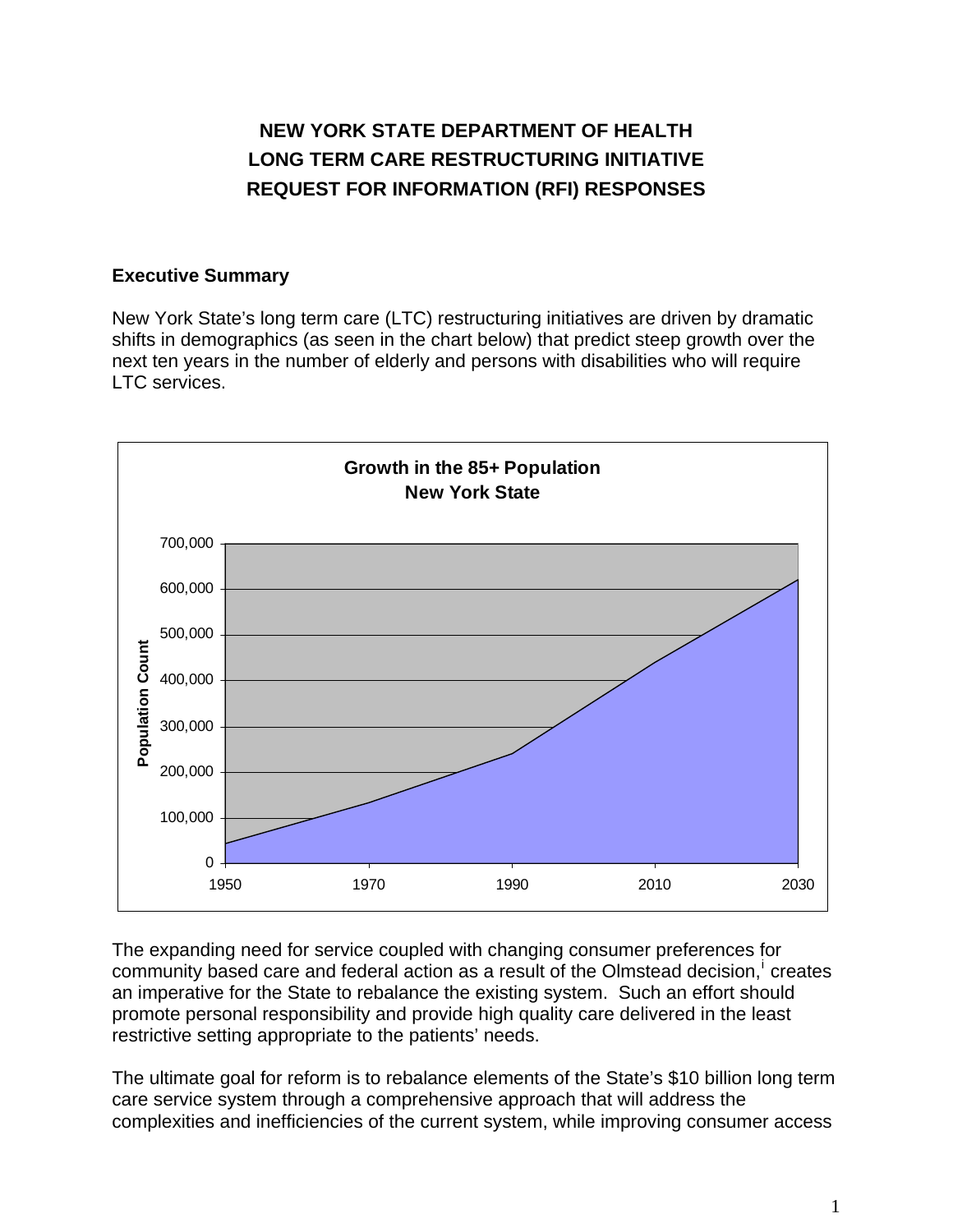to information and high quality, appropriate services. This comprehensive approach may include a new waiver offering comparable services to those currently provided through several individual Medicaid waiver programs, including: Care at Home (CAH), Long Term Home Health Care Program (LTHHCP), Traumatic Brain Injury (TBI), Nursing Home Transition and Diversion (NHTD), and other necessary services.

Success in this effort can only be assured in partnership with the system's stakeholders. Accordingly, many past opportunities provided through interviews, requests for information (RFI) and regional forums have enabled stakeholders to express their thoughts on the most important issues in long term care today and for the future.<sup>[ii](#page-17-1)</sup>

In the spring of 2006, the New York State Department of Health (DOH) conducted a series of collaboration sessions throughout the State, attended by over 1000 stakeholders, in an effort to stimulate discussion and elicit comment on the development of a comprehensive waiver proposal.

In the fall of 2006, DOH received responses to an RFI<sup>[iii](#page-17-1)</sup> seeking public input concerning the use of a comprehensive 1115 waiver. The RFI was designed to elicit ideas from stakeholders regarding design and implementation issues with respect to the following points:

- Community resources,
- Service coordination and management,
- Long term care service programs,
- System oversight,
- Infrastructure,
- Cost neutrality, and
- Implementation and other operational issues.

Two hundred eighteen responses were received from advocates, consumers, service providers, professional organizations, other State agencies, and local governments representing forty-seven counties and the City of New York. A chart reflecting a listing of responders (Attachment 1) is included.

The 2006 Long Term Care Restructuring RFI and collaboration sessions are part of a larger process to partner with all stakeholders interested in the development of a rebalanced system of care in New York. Other significant components include: collaboration with the NYS Office for the Aging (NYSOFA) in the implementation of NYConnects, a locally based point of entry system; a fifteen member LTC Advisory Council,<sup>[iv](#page-17-1)</sup> established in May 2006 to assist Department staff to resolve issues and provide direction regarding the restructuring initiative; and a network of stakeholder  $\omega$  workgroups<sup> $\vee$  $\vee$  $\vee$ </sup> to focus on specific elements of reform and needed services.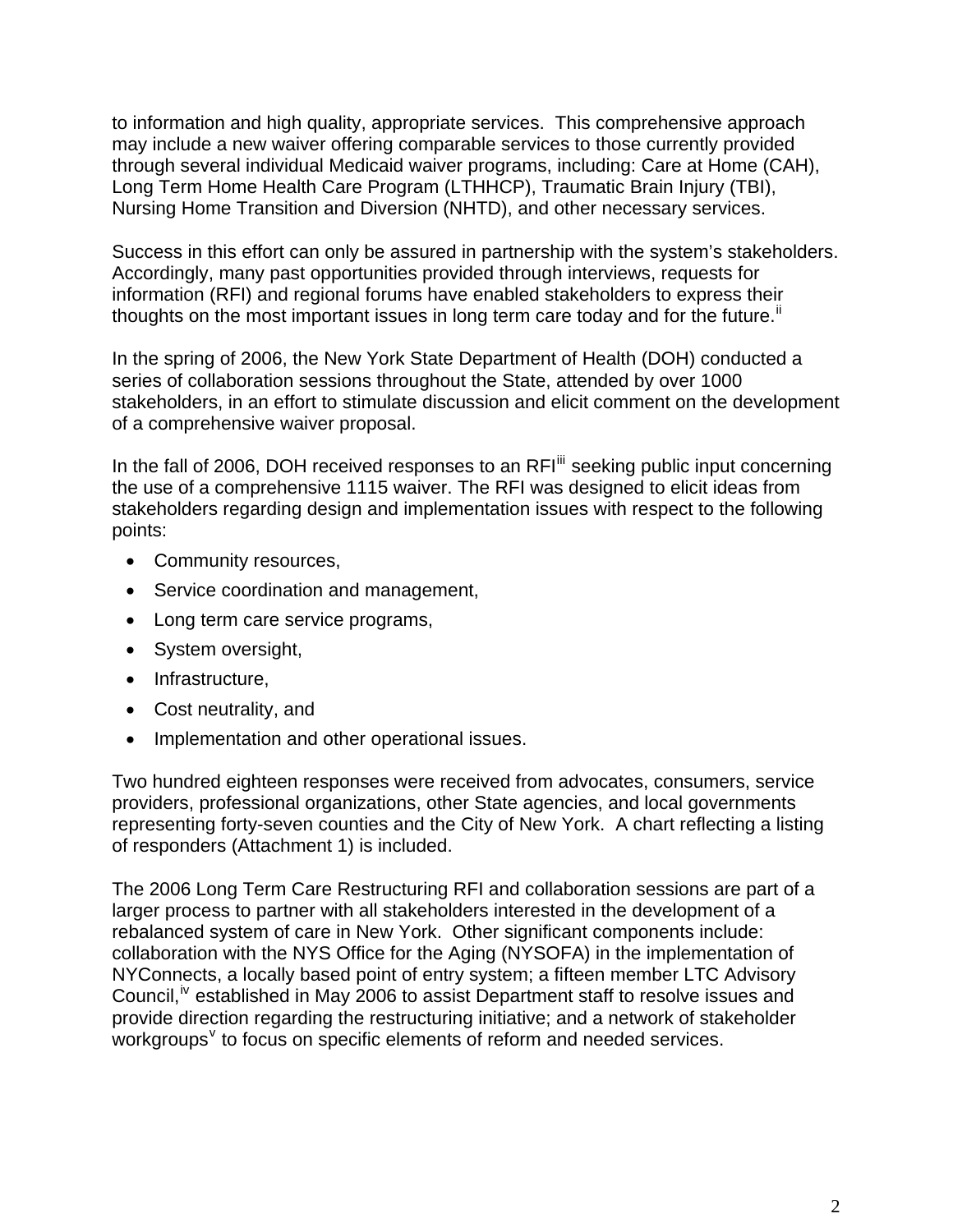Certain themes can be traced through the responses to the various sections of the RFI, and echo discussions from the regional collaborative sessions. Such themes include the need to:

- Explore options to support and improve existing programs as an alternative to a new comprehensive waiver,
- Strengthen family and informal caregiver supports,
- Update and simplify regulations, documentation requirements, and provider reimbursement rate setting methodologies,
- Ensure consistency of program administration across geographic areas,
- Institute a single standardized assessment tool,
- Enhance educational efforts to increase awareness of all the programs and services,
- Improve affordable and accessible housing opportunities, workforce recruitment and retention, and transportation systems, and
- Ensure standardization of case management and service coordination throughout the LTC system.

The RFI findings will be used to inform the continuing overall planning process, and to explore additional options of restructuring LTC services in New York State with consumers, stakeholders, state and local government agencies, and elected officials.

# **Background and Summary of RFI Responses**

The Department of Health, working in collaboration with NYSOFA and other key state agencies, and stakeholders from across the State, is exploring options to rebalance the elements of the State's \$10 billion long term care service system to improve the opportunities for home and community based alternatives. The goal is to establish a cost effective system that will promote personal responsibility and provide high quality care delivered in the least restrictive setting appropriate to patients' needs.

This comprehensive approach may include a new waiver offering comparable services to those currently provided through several individual Medicaid waiver programs (CAH, LTHHCP, TBI and NHTD), and other necessary services.

On July 5, 2006, DOH issued a RFI seeking public input about using a comprehensive 1115 waiver to provide community based services as an element in the State's effort to restructure the overall LTC system. Specifically, the RFI was issued to elicit ideas from stakeholders regarding: community resources, service coordination and management, specialized LTC service programs, system oversight, infrastructure, cost neutrality, implementation and other operational issues. Respondents were also asked to discuss how a restructured LTC system might operate for their particular geographic region and/or constituents.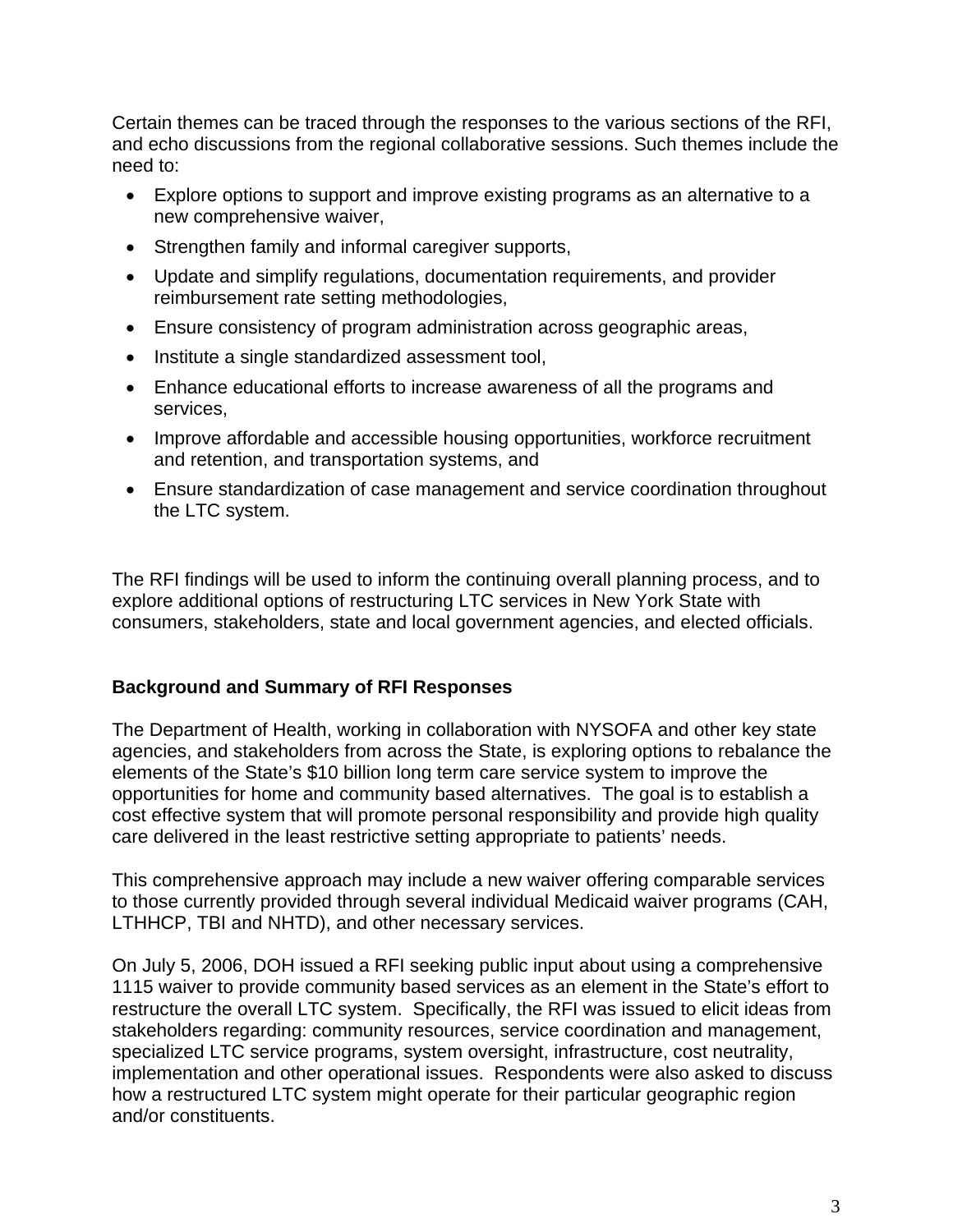Two hundred eighteen responses were received from advocates, consumers, service providers, professional organizations, other State agencies, and local governments representing forty-seven counties and the City of New York.

The Center for the Development of Human Services (CDHS), a division of the Research Foundation of the State University of New York, Buffalo State College used text analysis software<sup>[vi](#page-17-1)</sup> to summarize and prioritize the responses.

| <b>AVERAGE RESPONSE RATE FOR RFI CATEGORIES</b> |                                  |                                           |
|-------------------------------------------------|----------------------------------|-------------------------------------------|
| <b>Category of Response</b>                     | <b>Responses</b><br>Per Category | <b>Percent</b><br><b>Response</b><br>Rate |
| <b>Total RFI Responses</b>                      | 218                              |                                           |
| <b>Community Resources</b>                      | 180                              | 82.6%                                     |
| Service Coordination/Management                 | 158                              | 72.3%                                     |
| <b>LTC Service Programs</b>                     | 129                              | 58.9%                                     |
| <b>System Oversight</b>                         | 139                              | 63.9%                                     |
| Infrastructure                                  | 118                              | 54.1%                                     |
| <b>Cost Neutrality</b><br>$\bullet$             | 130                              | 59.6%                                     |
| Implementation                                  | 108                              | 49.5%                                     |

A chart reflecting responses by category of questions posed in the RFI follows below.

# **The 1115 Waiver Approach**

Numerous concerns were raised over the utilization of an 1115 comprehensive waiver as the prime mechanism for system reform. Concerns can be broadly categorized as follows:

- It is not clearly understood how New York could achieve cost neutrality under an 1115 waiver proposal without impacting the right and ability of the elderly and people with disabilities to live in the most integrated setting, as the data for adequate verification of cost neutrality has not been presented.
- An 1115 waiver does not address chronic problems with the current system, including staff shortages, lack of service in many parts of the State, and the lack of accessible and affordable housing.
- An 1115 waiver approach may result in negative outcomes for consumers, and dismantle existing delivery systems of care, such as the LTHHC and TBI programs, that are presently providing services to meet the LTC needs of the elderly and persons with disabilities.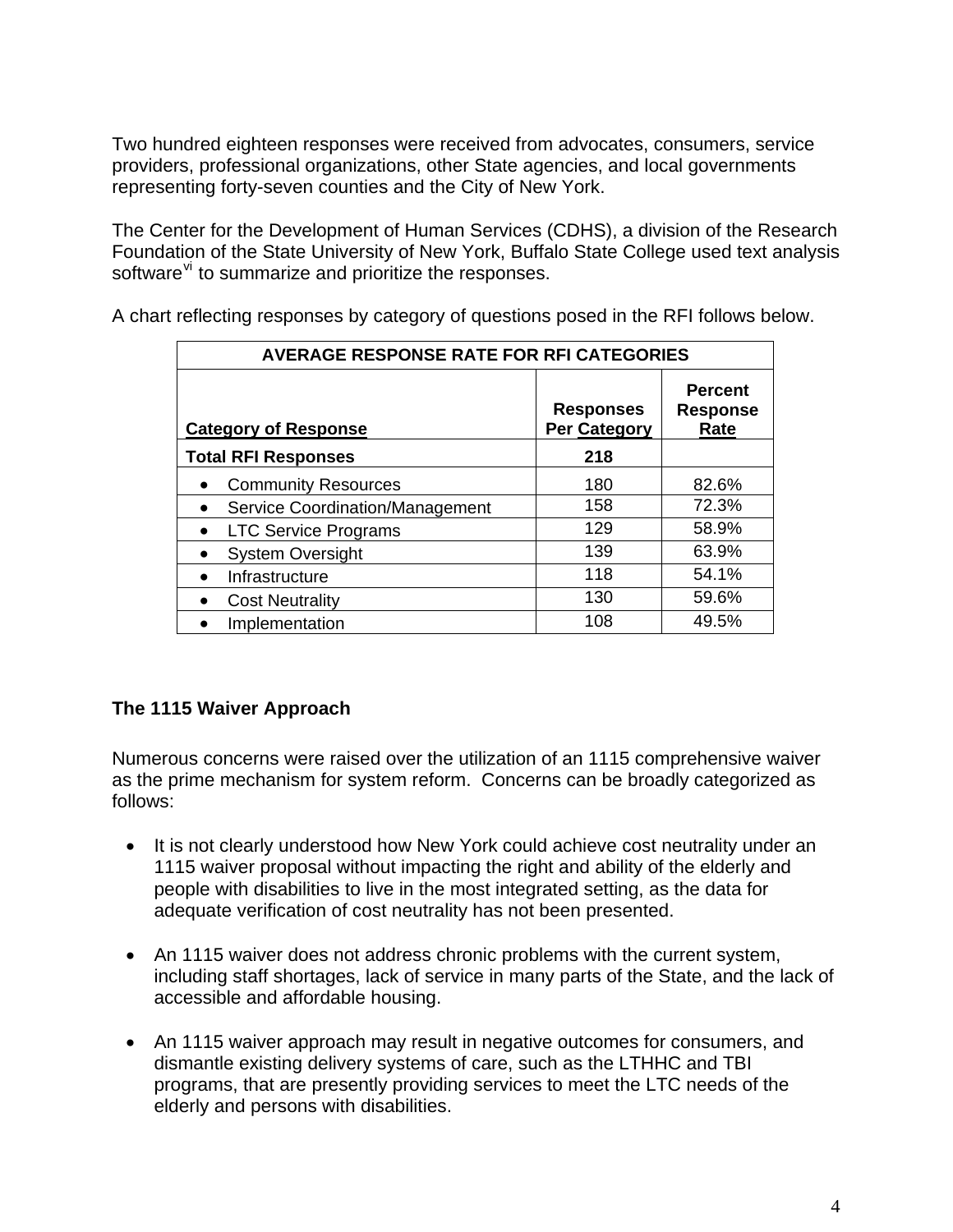- As an 1115 waiver may remove entitlement to services, there may be a potential for restriction in consumer choice and service rationing via a "gatekeeper" model.
- It is not clear how additional preventive and proactive services can be provided to more people without reducing services in other areas.

# **RFI Responses By Category**

# **Community Resources**

RFI: Stakeholders were requested to comment on enhancements they perceive are needed for a successful LTC system, particularly in the areas of: workforce development and retention incentives, service provision independent from service coordination, community support services that could address provider gaps, and expanded informal caregiver supports.

Response: It was recommended that any restructuring of the LTC system reflect consumer input and be person centered. Consumer information and control over one's own care were common threads that linked each response. Other specific suggestions include:

- An efficient and person centered assessment tool, easy access to unbiased information, and quality care coordination were deemed necessary in a rebalanced LTC system.
- Approximately seventy-five percent of responders mentioned the need for accessible transportation, for both medical and social purposes. Some of the transportation issues addressed were the need for more/improved transportation systems in rural areas, requiring vendors to utilize accessible vans/taxis, allow for ease of transportation across county lines, and tax incentives for provider agencies that offer employees transportation assistance.
- Approximately seventy percent of responders identified affordable and accessible housing as basic to a successful community-based service system. Suggestions to address the shortage of affordable and accessible housing include Medicaid rental subsidies, establishment of a housing trust fund, use of HOME<sup>[vii](#page-17-1)</sup> funds to provide rental assistance to tenants, incentives for contractors to build accessible housing, expansion of low income assisted living, and placing service coordinators in public housing.
- Other responders mentioned adult day care, increased use of technology, financial management assistance, vocational rehabilitation, nutritional, and Personal Emergency Response Services (PERS) as enhancements. The need for mental health and substance and alcohol abuse rehabilitation services was also mentioned.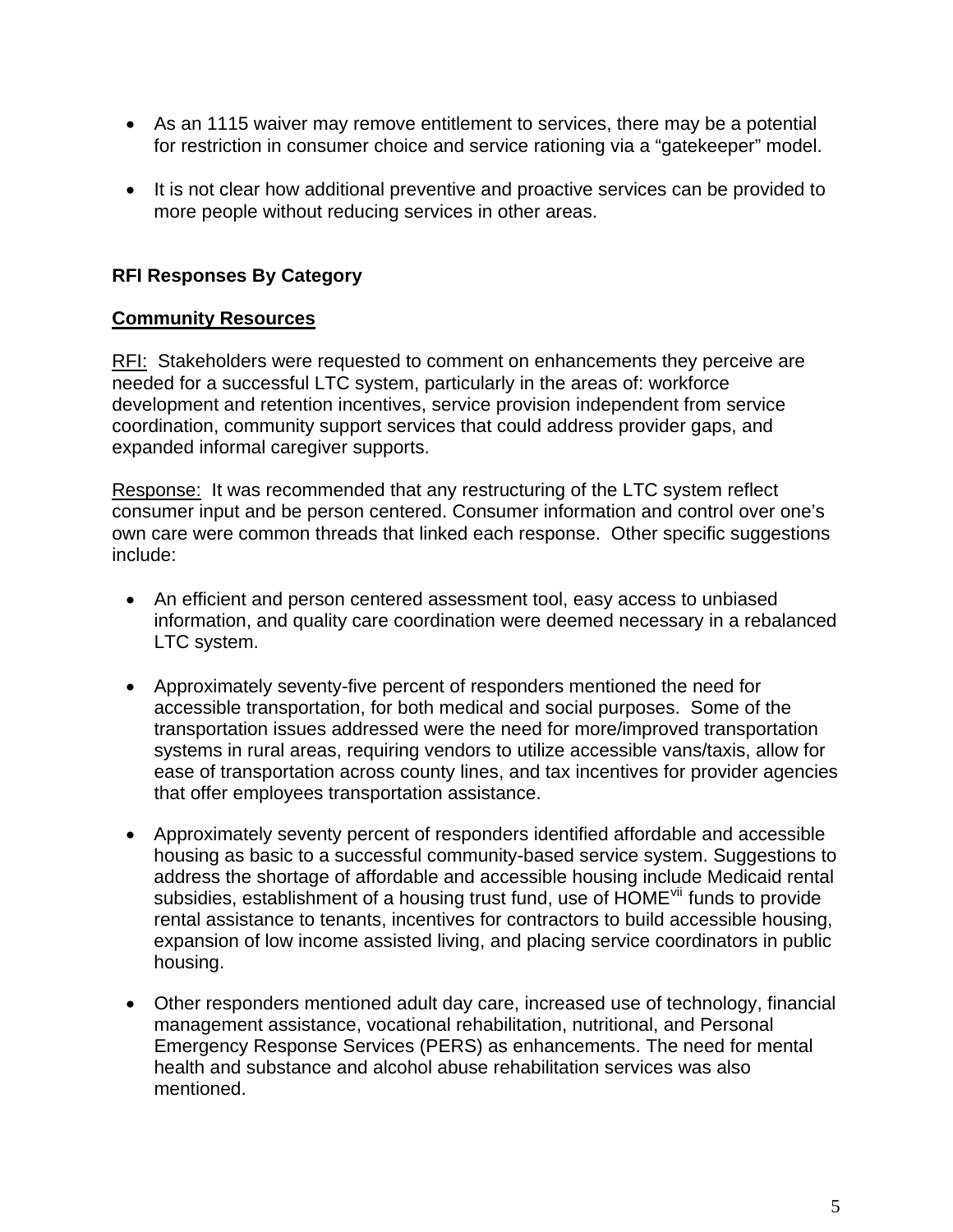- Fifty-eight percent of respondents identified a need to increase efforts to recruit volunteer and informal caregivers by reaching out to community groups (i.e. churches, the Retired Senior Volunteer Program (RSVP), retired teacher associations, fraternal organizations, and local businesses) to fill certain service gaps within the community. Many indicated a need to address caregiver burnout by increasing respite, adult day care, and support group services. Reimbursement for family members who provide supports was suggested as a possible solution to the demand for more home care services. Other ideas mentioned to maximize the availability of informal caregivers include: tax incentives, mileage reimbursement for non-medical transportation, involvement in assessment and care planning, signed caregiver agreements, and improved information and assistance.
- Workforce development suggestions included a guaranteed employee base pay, salaried rather than hourly pay for some positions, increased pay rates for weekend and evening shifts, health care insurance and sign-on bonuses. Development of career ladders and peer mentoring programs were suggested to enable individuals to experience professional growth. Specifically:
	- Many providers indicated that employee training programs are expensive to administer and encouraged free statewide or regional training that would standardize learning materials. Providers also suggested that the State reimburse agencies for backfilling positions while employees are in training. Other suggestions included better utilization of BOCES and community college programs to train and certify home health aides and other high priority specialty service providers, English as a Second Language courses, cultural competency, community care, dementia, pediatrics, geriatrics, and vision rehabilitation skills.
	- Comments focused on ensuring that the rate of pay for various types of provider groups such as Consumer Directed Personal Assistance Program (CDPAP) and Licensed Home Care Service Agencies are consistent in a given geographic region.
	- Respondents indicated that more emphasis should be placed on developing educational programs between NYSDOH, State Education Department, SUNY and CUNY. Other suggestions to address nursing shortages included: target retired nurses as educators; increase salaries for nurse teaching positions; and examine nursing responsibilities and amend the Nurse Practice Act accordingly to allow more efficient use of home care staff.
	- Suggested measures to increase recruitment efforts for home care workers included: implement media campaigns; work with high schools to promote the health care industry; utilize Workforce Investment Boards and the Workforce Investment Act to train workers, young retirees, and older adults. The concept of a universal employee certification was shared by providers who suggested that additional training would make cross employment between settings possible and result in improved access to a greater number of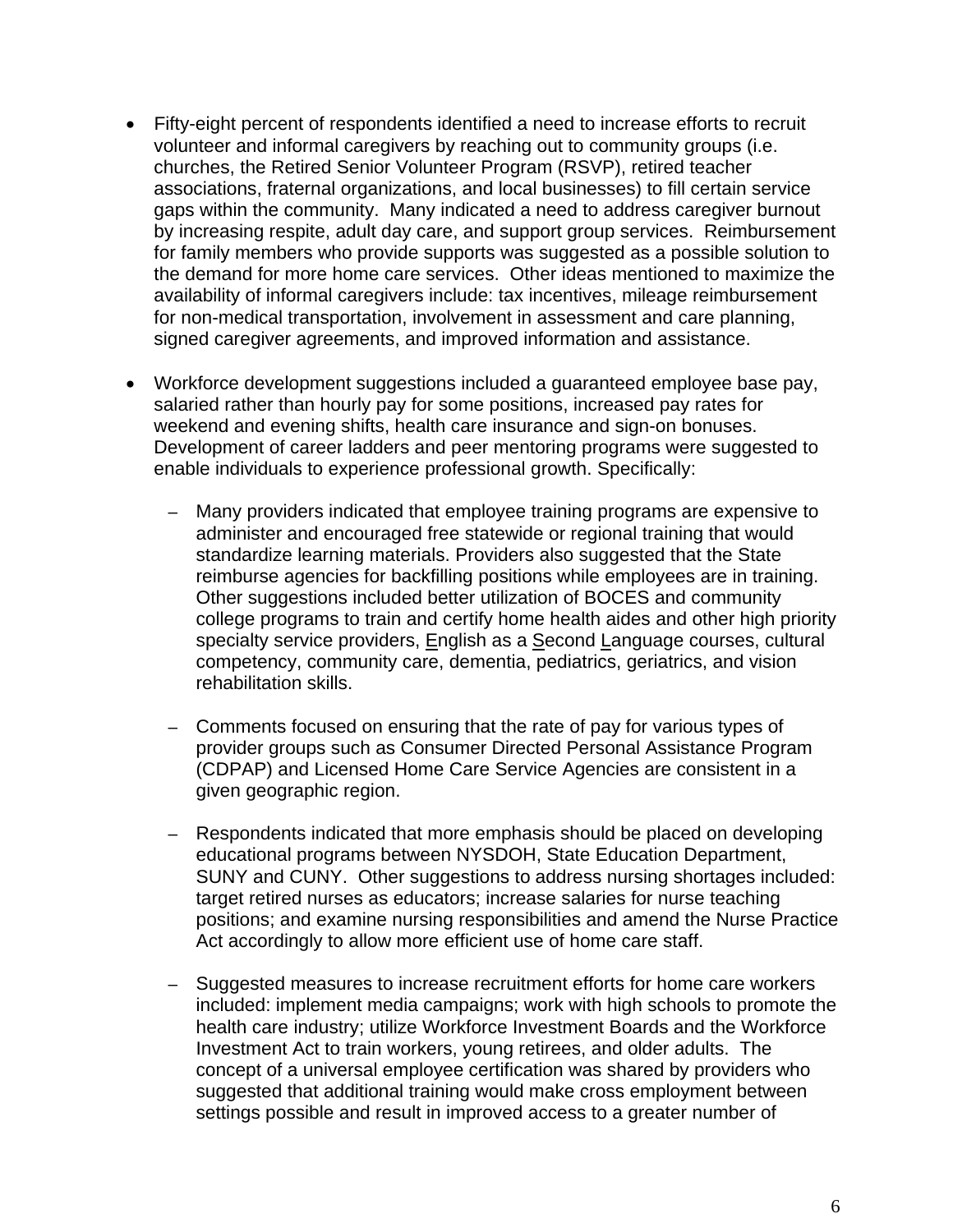aides.<sup>viii</sup> It was further suggested that cross trained aides could be listed in a central registry for ease of identification by employers and consumers.

# **Service Coordination and Management**

RFI: Responders were asked to comment on an efficient and cost effective service planning/case management system and how consumers could be proactively engaged in planning for their LTC needs.

Response: Nearly fifty percent of respondents gave a general recommendation that a uniform, comprehensive, and holistic assessment tool is necessary to ensure consistent service planning across care settings and geographic regions of the State. Respondents also recommended that uniformity be established for all facets of service coordination, including standards for education and licensure of coordinators, as well as regulations for agencies and individuals. More specifically:

- Respondents asked for a standard definition of service coordination, flexible and individualized plans that include the consumer and their families to the maximum extent possible, use of a multi-agency interdisciplinary team to produce a coordinated plan for the consumer, and triaged service coordination and home visits by providers.
- Seventy-one percent of those responding to service coordination and management recommended a blended social-medical model of services. Other suggestions include a web-based shared data system be established as a means to improve cross provider access to patient information, and ongoing training and education to keep service coordinators current on complex medical issues.
- Nearly half of all respondents stated that a public education campaign is necessary to emphasize the need for all persons, including younger adults, to adequately prepare for their LTC needs. Components should include consumer training regarding disease prevention and management, purchase of LTC insurance, and use of the NYConnects point of entry infrastructure to obtain information.
- Respondents recommended service coordination models used in LTHHCP, Managed Long Term Care (MLTC), and the NYS Offices of Mental Retardation and Developmental Disabilities (OMRDD) and Mental Heath (OMH) programs.

# **Long Term Care Service Programs**

RFI: In view of the State's goal to provide equitable access to necessary services and avoid the silo effect of the current system of a Medicaid state plan program with multiple targeted waivers, stakeholders were invited to recommend initiatives that would improve the quality and/or availability of services and to consider what role MLTC should play in the rebalanced system.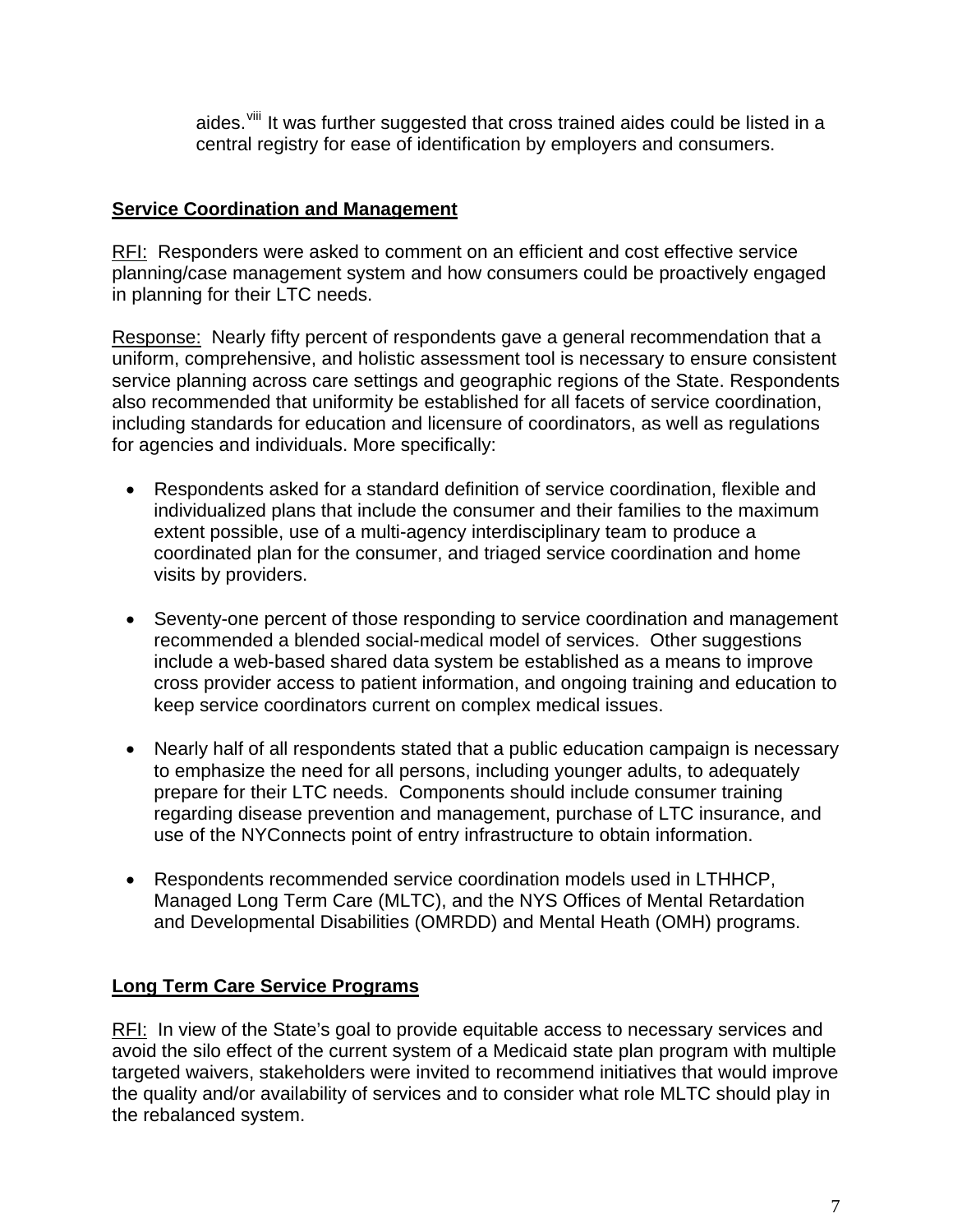#### Response: Recommendations to enhance LTC services programs include:

- Seventy-nine percent of all respondents stated that a rebalanced system must support families and other informal caregivers, and provide for transition from service to service without interruption or unnecessary reassessment as a patient's needs change.
- Twenty percent of responders to this category noted that CDPAP services should be promoted as a consumer option; a similar number remarked that this program would benefit from heightened regulation and supervision.
- Several responses addressed the need for more community-based options for the young disabled and pediatric populations.
- An increase in the capacity of the Assisted Living Program was recommended as an effective means to address the housing and supervision needs of some applicants.
- Fifty percent of respondents recommended the inclusion of all existing Medicaid waiver services in any system reform. Those services consistently noted as vital included: social day care, independent living skills training, home delivered meals, respite, non-medical transportation, residential habilitation, and PERS.
- Expedited eligibility and enrollment processes to avoid institutional placements while awaiting the completion of assessments and determinations of care needs was recommended. It was suggested that the State promote an increase in clustered services (i.e. shared aide programs), and revisit the certificate of need process to offer a wider array of LTC services.
- The LTHHCP was seen as a "model" program by many of the responders, especially for its ability to coordinate services for recipients through care management. However, a number of respondents noted the high overhead of the program, the perception that it may provide unnecessary services, and remarked that this program should serve a more "high need" population.
- The MLTC program was seen by forty-two percent of the responders as an option that should play a broader role in a rebalanced long term care system. Other comments included the establishment of a review process prior to admission, development of a rural-based model, a pediatric option, and improved access to specialists for people with disabilities.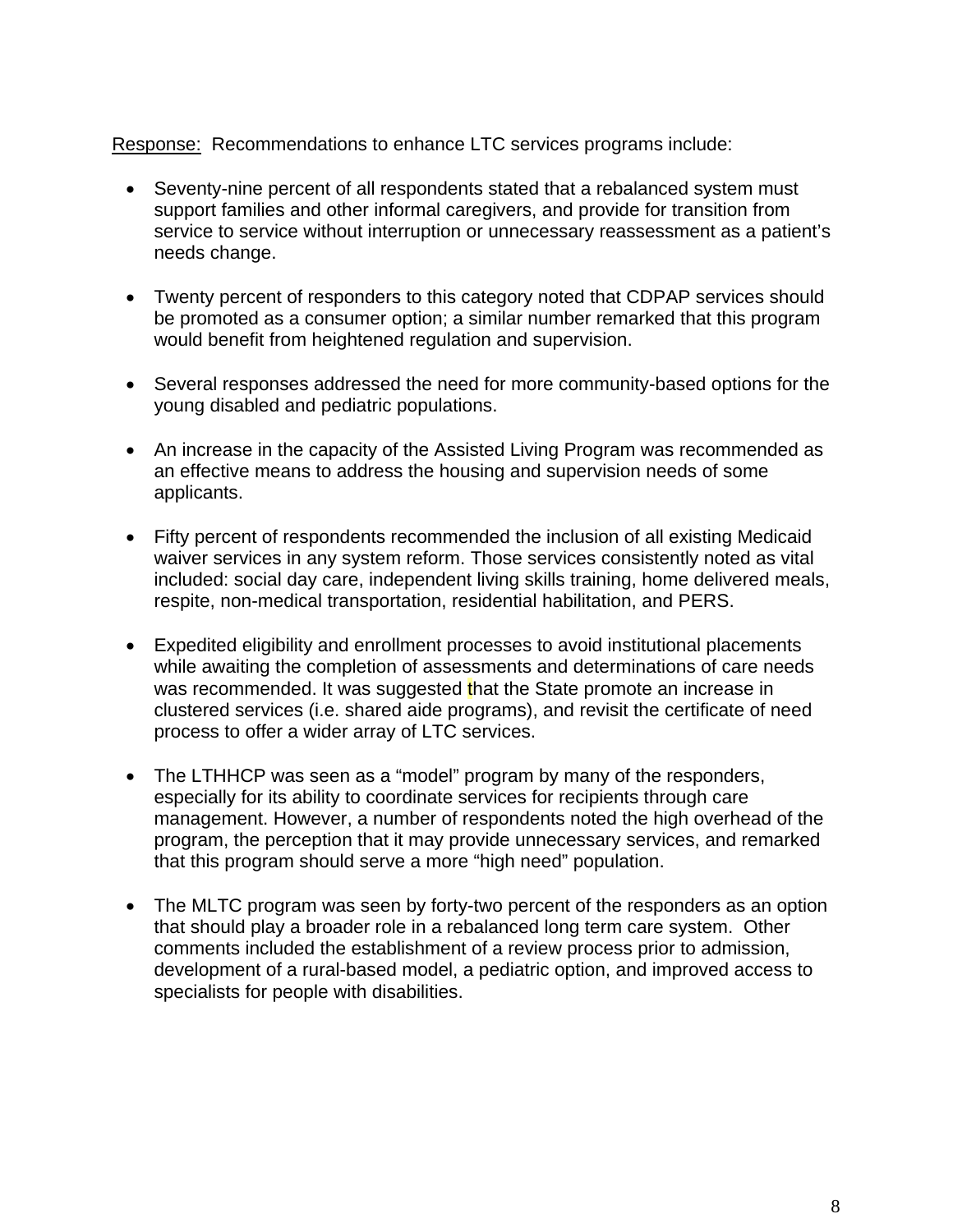# **System Oversight**

RFI: Stakeholders were asked for suggestions to improve quality assurance activities including: data management, setting performance standards and program monitoring and evaluation.

Response: Responders provided the following substantive quality assurance suggestions regarding participant satisfaction, program performance monitoring, and information technology (IT) infrastructure:

- Many respondents indicated that successful participant survey outcomes would require a variety of approaches targeted to specific subgroups. Over half favored telephone and in-person/in-home surveys indicating that mailed surveys generally yield low response rates. Government responders indicated that telephone surveys were often the most cost-effective, non-threatening approach to gathering consumer feedback. Advocates and other respondents expressed the importance of consumer rights/privacy and providing a method of communication appropriate to all, including individuals with visual, hearing, and cognitive impairments. Service and provider organizations favored annual reports and requests for information for provider feedback.
- Some respondents indicated a need for a new standardized/universal tool to collect program performance and outcome data. Others favored existing tools such as: the Minimum Data Set (MDS), Outcome and Assessment Information Set (OASIS), DMS-1 or the Social Assessment Management System (SAMS) data collection system.
- Responses were divided between the State and local governments, and third-party contractors as to who should be conducting program evaluation and monitoring performance standards. Service providers stated that the local NYConnects point of entry offices might be an efficient way to collect/report recommendations for improvement. Others favored written follow-up reports to providers and letters to consumers. Service providers and other respondents suggested that their case manager or service coordinator could discuss quality improvement suggestions with consumers.
- Sixty-one percent of the responders indicated that a standardized IT infrastructure for use by the various groups administering LTC services would positively impact State and local ability to collect and monitor data.

# **Infrastructure**

RFI: Stakeholders were asked to comment on the administrative infrastructures of existing waiver programs and describe the administrative structure that would best deliver coordinated LTC services in their regional area.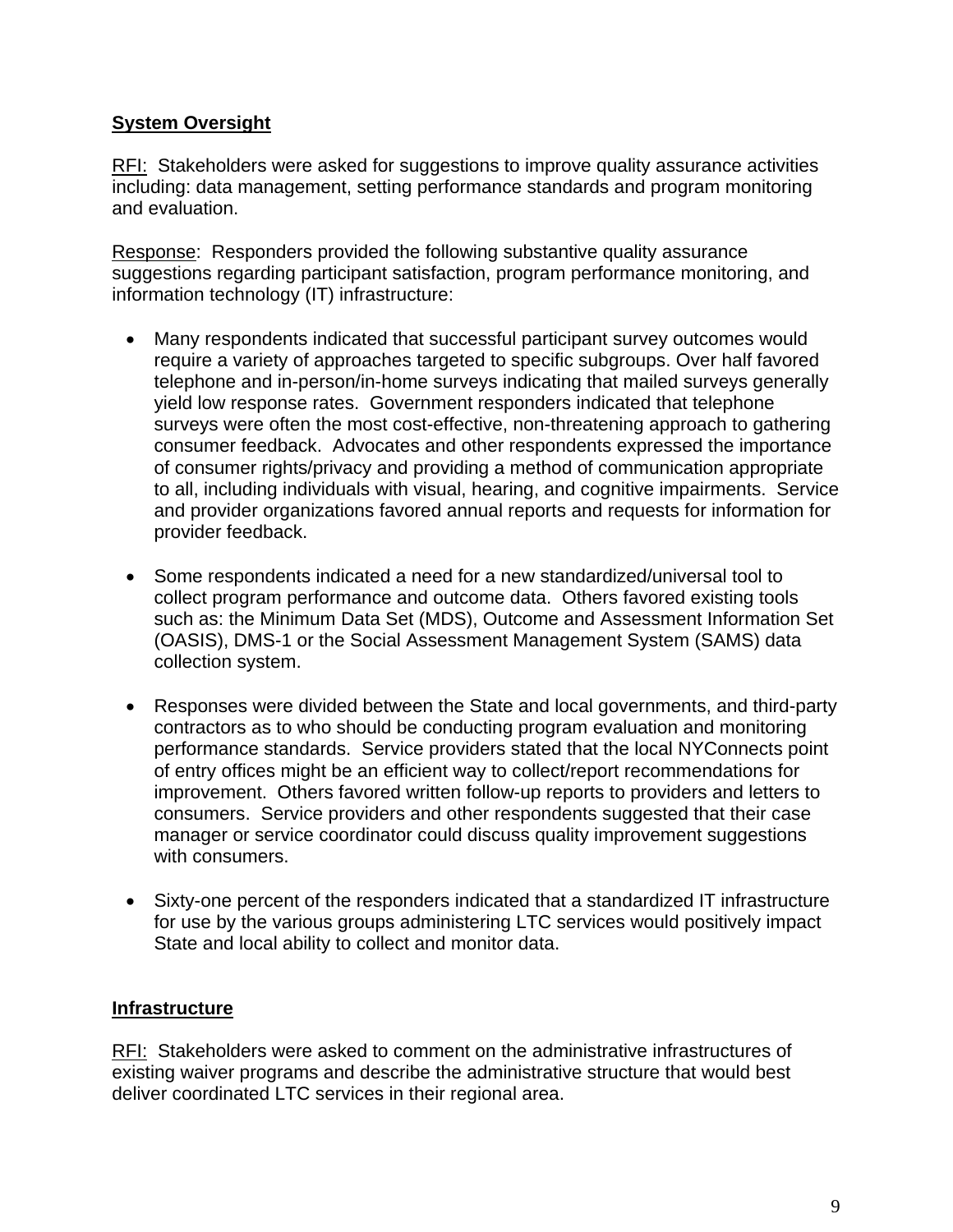Response Summary: The following responses were received:

- Local government respondents stated a preference to maintain a county based approach to administering the waiver, indicating that county based agencies have a greater understanding of community resources, are closer to the consumer and are better able to monitor the delivery of service. The LTHHCP was cited as an example of a successful program operated at the local level.
- Providers, associations and advocates expressed the desire to have the waiver administered through regional entities staffed by either government employees and/or independent contractors. Justifications for regional structure included efficiencies gained by having fewer offices from which to oversee the program, and increased consumer focus by having distance from the payor source. The TBI Regional Resource Development Centers were often cited as a strong model for this approach.
- Forty percent of responders recommended a team approach to service plan review and approval, with all those participating in the development of the care plan.

# **Cost Neutrality**

RFI: Stakeholders were asked to recommend methods for achieving cost neutrality in a restructured LTC system.

Response: When asked about managing cost neutrality, stakeholders generally focused on reimbursement methodologies for capping costs. Responses identifying preferred approaches were equally divided among:

- Individual caps (CAH and LTHHCP) were cited as promoting self-direction and easier to case manage, but it was also noted that they may cause unnecessary utilization if the cap is viewed as a goal rather than a limit.
- Aggregate caps (TBI and NHTD) were cited as protective of individuals with higher levels of need, and easier to manage and oversee. Government respondents indicated aggregate caps can discourage providers from accepting patients with higher needs and be difficult to administer when expenditures start to approach the maximum.
- Service or eligibility bands that group individuals with similar characteristics and ascribe cost caps.
	- Respondents favoring service or eligibility banding (with certain flexibilities), viewed it as a fair, albeit complex, method. Government respondents suggested banding by geographic region as well as by individual assessment. A service provider suggested an amended LTHHCP model that would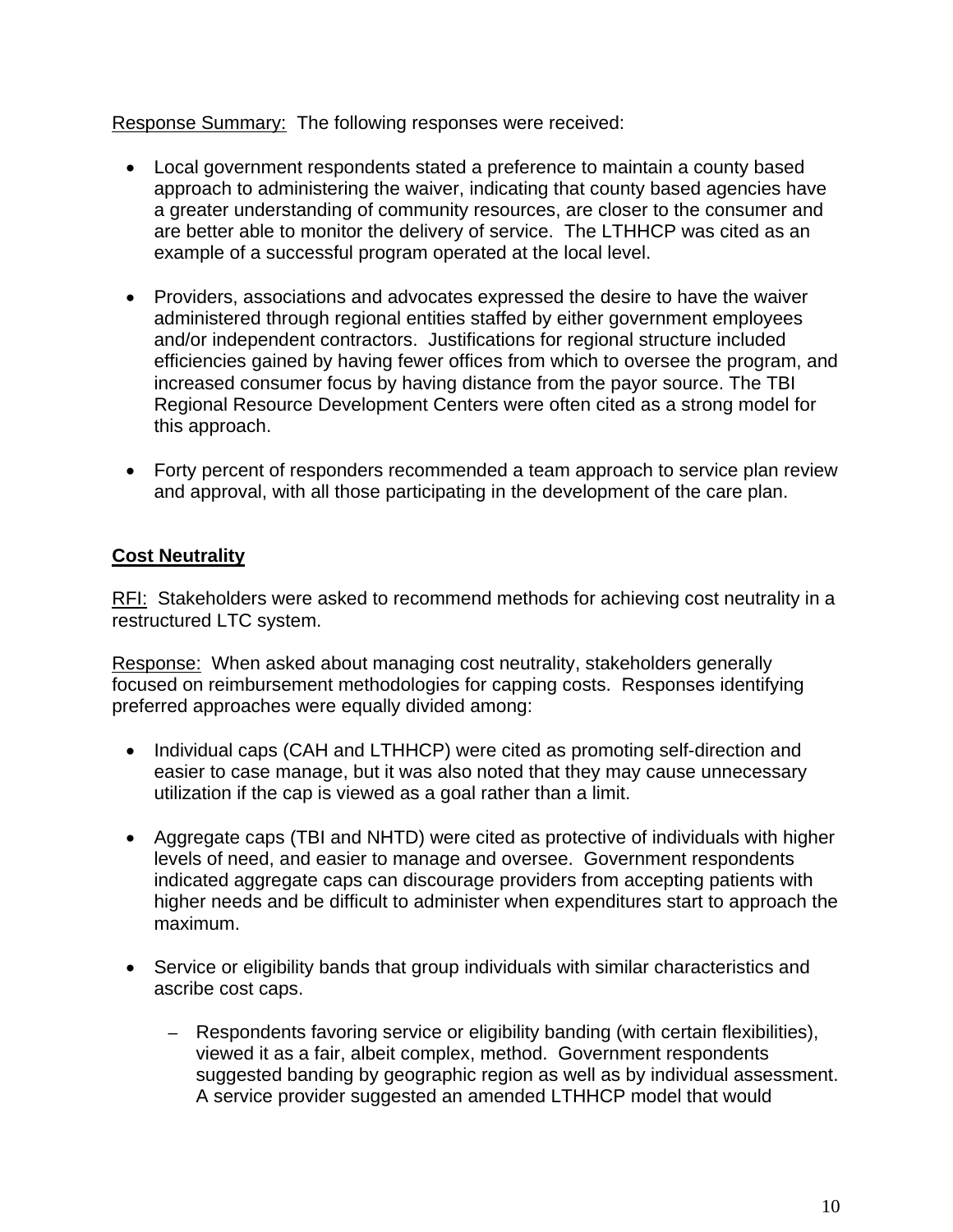increase the number of capped banded levels of care from two to four to better align program services with consumer needs.

- As an extension to the banding reimbursement option, respondents commented on the need for a single assessment tool as the cornerstone for fair banding or reimbursement methodology. Consumers and advocates favored functional needs based assessments for community-based care that would not include a medical component. Government respondents favored assessments that include both functional and medical evaluations. Adopting a single assessment tool had also been a strong theme in regard to reimbursement reforms in the collaboration sessions as well for its impact on positive case management and care coordination, and elimination of the need to complete a new assessment for each setting or program.
- Use of the Medicare Prospective Payment Home Care System and utilization groups were suggested by several local government agencies as potential ways to preserve cost neutrality in a reformed LTC system.
- Other suggestions to manage cost neutrality included incentives for inclusion of preventive care services in health plans, local agency collaborations (single point of entry) for administrative and workforce efficiencies, tax incentives for informal caregivers, and regulatory and licensure reforms.
- Seventeen percent responded that they did not know how cost neutrality should be managed.

#### **Implementation**

RFI: Respondents were asked to provide suggestions for a smooth transition during future system change and what services may be needed to support consumers in a restructured system.

Response: Nearly all those responding to this category expressed the desire for the process to take a planned and collaborative approach in order to avoid service disruption. Many supported the State's effort to continue communication and opportunities for feedback with the public. In addition:

- Nearly half of responders to this category advocated a phased or piloted approach to mediate any service disruptions that may occur as a consequence of change to the LTC system and allow for ongoing evaluation and the continuous improvement over the implementation period.
- Comments concerning transitioning to a new waiver or other consolidated service delivery approach reflected responders concern about the difficulty of transitioning all current consumers at once. Many responders recommended bringing in new consumers as they are approved to participate and transitioning existing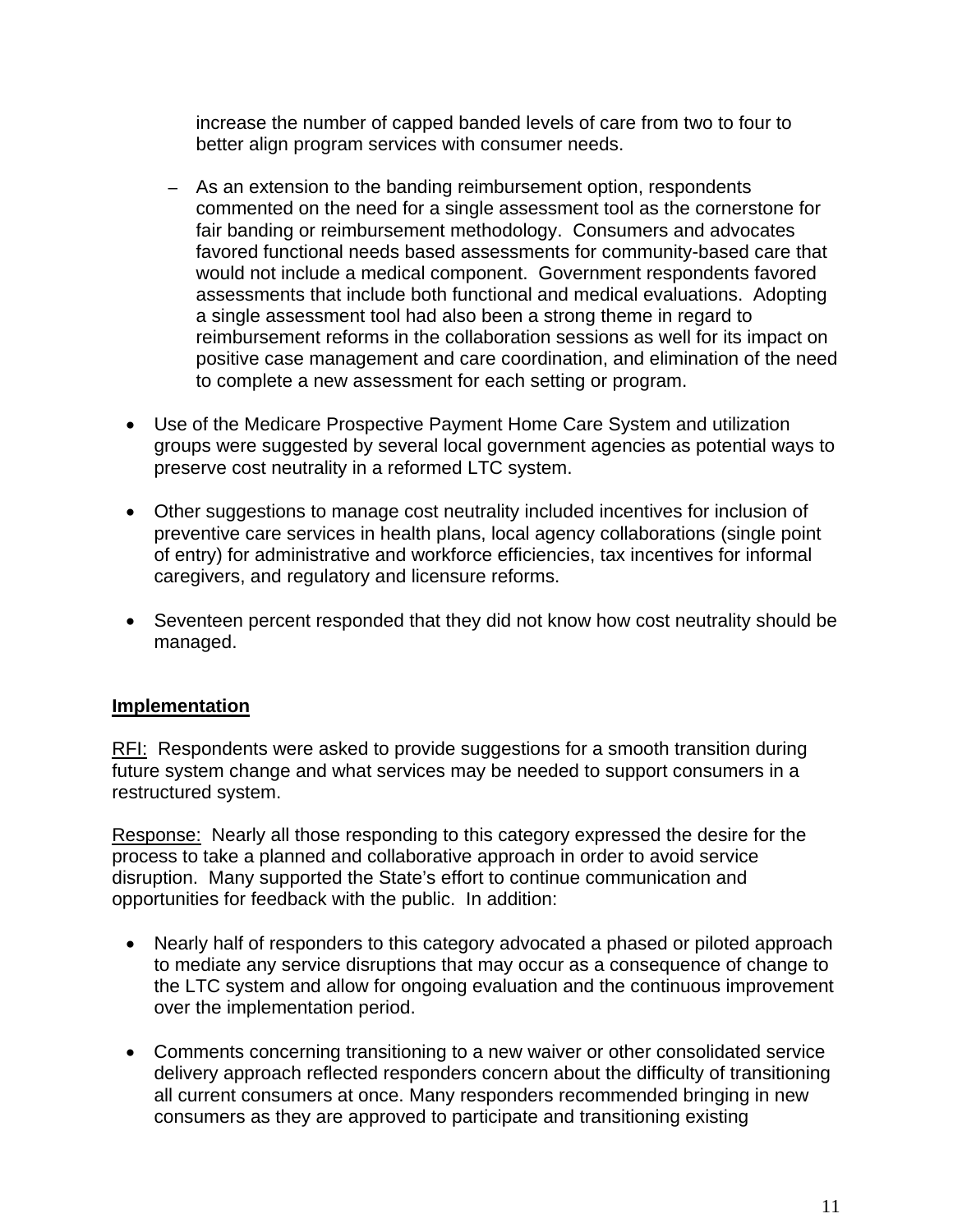consumers at the time of recertification to preserve a seamless continuum and quality of patient care.

• Further considerations included the need to have related regulatory amendments, and administrative staff and provider training in place before system changes are implemented. Responders also mentioned that the IT platform should be operational from the outset to support any system change.

# **Closing Comments:**

 $\overline{a}$ 

The findings of the 2006 RFI and Long Term Care Restructuring collaboration sessions are part of larger, ongoing efforts between DOH, NYSOFA and other State agencies, elected officials, and consumer, advocacy and provider representatives to rebalance the LTC system and improve access to services for all New Yorkers.

Examples of such efforts are: development of NYConnects, a locally based point of entry system that will provide access to information and services; the NHTD waiver program, intended to enhance opportunities for individuals to receive needed services in their home or community who would otherwise be cared for in a nursing facility; and implementation of the Money Follows the Person Demonstration, which will provide investment funding for the rebalancing of community-based services.

The concerns expressed over using an 1115 comprehensive waiver as the prime mechanism for system reform must be addressed. Therefore, the Department of Health will continue to collaborate with the stakeholder network at large, the Long Term Care Advisory Council, and Restructuring workgroups to conduct the necessary dialogue aimed at identifying and developing alternative approaches to the delivery of long term care services in New York State.

<sup>&</sup>lt;sup>i</sup> In Olmstead v. L.C., 527 U.S. 581 (1999), the United States Supreme Court held that unjustified institutionalization of persons with disabilities violates the Americans with Disabilities Act, and further held that states are required to provide community based treatment for persons with mental disabilities when the state's treatment professionals determine that such placement is appropriate, the affected persons do not oppose such treatment, and the placement can be reasonably accommodated, taking into account the resources available to the state and the needs of others with similar disabilities.

<sup>&</sup>lt;sup>ii</sup> Previous efforts to solicit stakeholder input to the planning process, including the Most Integrated Setting Coordinating Council (MISCC or Council), DOH and Office for the Aging (NYSOFA) statewide "listening sessions" held in 2002 and 2004 respectively, and other RFI's conducted by NYSOFA regarding the point of entry program, NYConnects, in 2004, and DOH regarding the Nursing Home Transition and Diversion Medicaid waiver (NHTD) in 2005.

iii The RFI and other information related to rebalancing the LTC system can be found on the DOH website at: [http://www.health.state.ny.us](http://www.health.state.ny.us/) (Click Long Term Care tab).

iv The Council was named and is comprised of the Executive Directors and members of organizations representing consumers, providers, professional organizations, and government. The function of the Council is to review restructuring proposals, suggest new approaches/models, provide research and data, and serve as a liaison to their memberships. A list of members can be found at the above DOH web address.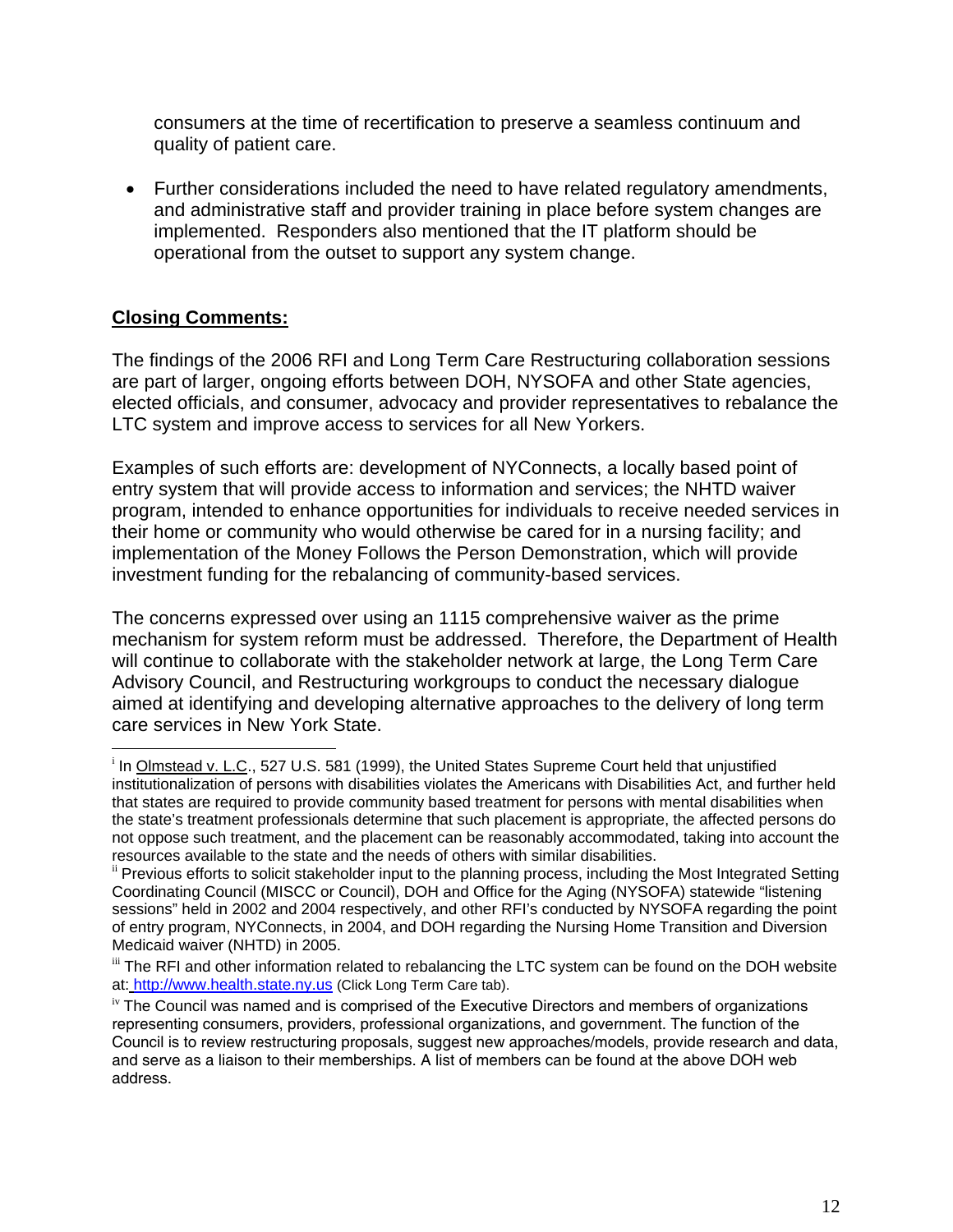v Workgroups will address targeted long term care issues, such as workforce development, Managed Long Term Care, local government issues, implementation, provider concerns, consumer concerns, technology and fiscal issues.

vi *SPSS Text Analysis for Surveys v. 1.5* was used to analyze RFI responses. Key words from responses are extracted and sorted using algorithms based on linguistics and frequencies of words/phrases. The extracted words are then grouped based on identified *key terms* and each response is assigned a category/ies based on the key terms or words it contains. The responses to each RFI question were ranked in descending order based on the frequency of response. This analysis, supplemented by a manual review, quantified the responses for study and reporting.

vii HOME is authorized under Title II of the Cranston-Gonzalez National Affordable Housing Act, and provides formula grants to States and localities that communities use-often in partnership with local nonprofit groups-to fund a wide range of activities that build, buy, and/or rehabilitate affordable housing for rent or homeownership or provide driect rental assistance to low-income people.

<sup>viii</sup> For example, currently, a Certified Nurses Aide (CNA) can now only work in institutions and may not be hired to work in the community until they complete a Certified Home Health Aide training course.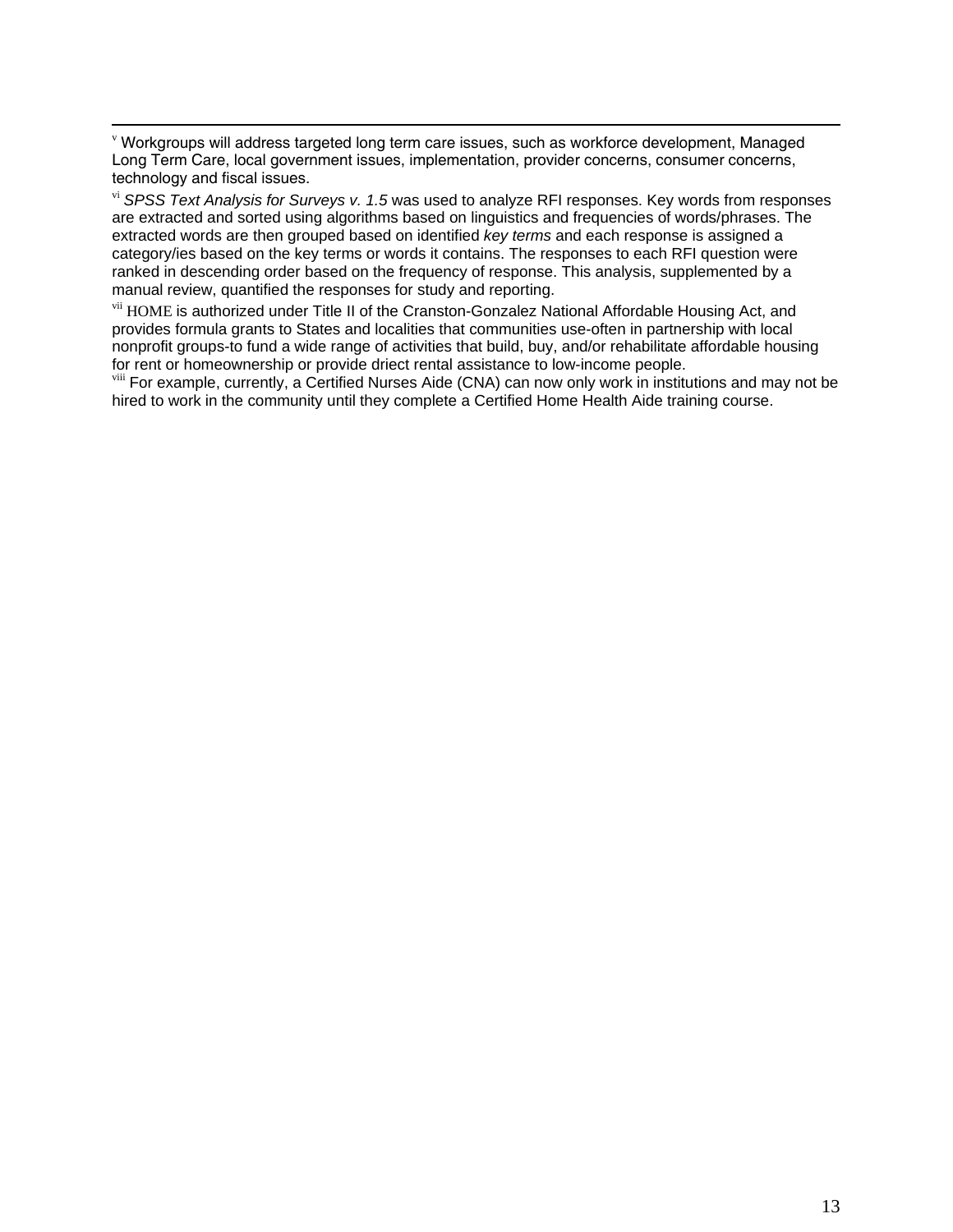#### **Attachment 1**

### **2006 Long Term Care Restructuring RFI Responders**

#### **Advocacy Groups (21 Responses)**

Access to Independence and Mobility Independent Living Center Alzheimer's Association-NENY ARISE, Inc. (2 Responses) Center for Disability Rights Center for Independence of the Disabled, New York Finger Lakes Independence Center Friends and Relatives of Institutionalized Aged Inc. (FRIA) Hands On! The Hudson Valley Headway of Western NY Inc. or Headway for Brain Injured Inc. Independent Living, Inc. Kingston Resource Center for Accessible Living, INC Long Island Health Access Monitoring Project National Alliance on Mental Illness National Alliance on Mental Illness, Westchester New York Association on Independent Living New York State Alliance for Retired Americans Paraprofessional Healthcare Institute Project DOCC - Delivery of Chronic Care Northern Regional Center for Independent Living United Hospital Fund Western New York Independent Living Project

#### **Local Government (65 Responses)**

Albany County LDSS (On behalf of: LDSS, Departments of Aging, Health and Mental Health and Residential Care Facilities) Allegany County Department of Health (DOH) Allegany County Department of Social Services (LDSS) Broome County (On behalf of LDSS, CASA, Office for the Aging) Cattaraugus County Department of Aging Cattaraugus County Department of Aging Cayuga County Department of Health and Human Services, Long Term Care Access Office Cayuga County Department of Aging Chemeng County Department of Aging and Long Term Care Clinton County LDSS Clinton County Health Department Clinton County Office for the Aging (OFA) Columbia County Department of Health Cortland County LDSS Delaware County LDSS – Office of Long Term Care Erie County Department of Senior Services (2 Responses) Essex County Coordinated Care Unit Essex County Public Health Franklin County Public Health Services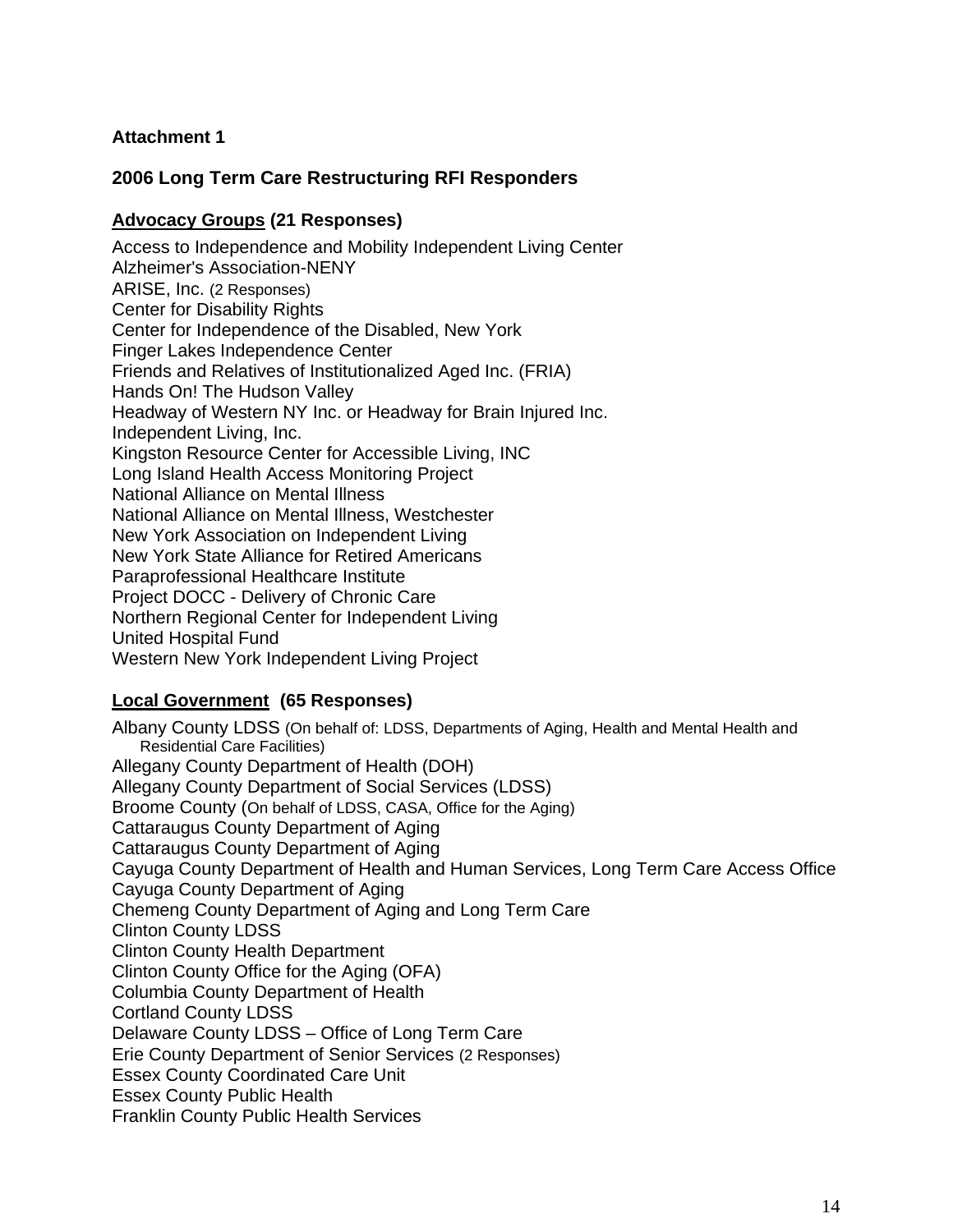Franklyn County LDSS Genesee County LDSS Hamilton County Public Health Nursing Service Herkimer County Jefferson County Department of Aging Jefferson County Public Health Service Livingston County Center for Nursing and Rehabilitation Livingston County Department of Aging Madison County DOH Montgomery County LDSS Montgomery County Public Health Nassau County Department of Senior Citizen Affairs Niagara County Health Department (2 Responses: Director of Patient Services and RN) Niagara County Department of Aging/LDSS New York City Human Resources Administration/LDSS Oneida County DOH Oneida Nation Health Department Onondaga County Department of Long Term Care Services Ontario County Home Care Agency Ontario County Department of Aging Orange County LDSS Oswego County LDSS Otsego County DOH Otsego County OFA Rensselaer County LDSS Rockland County of Office of Health & Human Services Policy (On behalf of: DOH, Department of Hospitals, Department of Mental Health, LDSS, and OFA) Schuyler County OFA Saint Lawrence County OFA Saint Lawrence County Public Health Department Steuben County OFA Suffolk County Department of Health Services Suffolk County LDSS Tompkins County LDSS Tompkins County Health Department Tompkins County OFA Ulster County LDSS Warren County LDSS Warren County Health Services (2 Responses) Warren/Hamilton Counties OFA Washington County Public Health Wayne County Department of Aging and Youth Wayne County Public Health Westchester County Departments of Social Services and Senior Programs and Services Yates County LDSS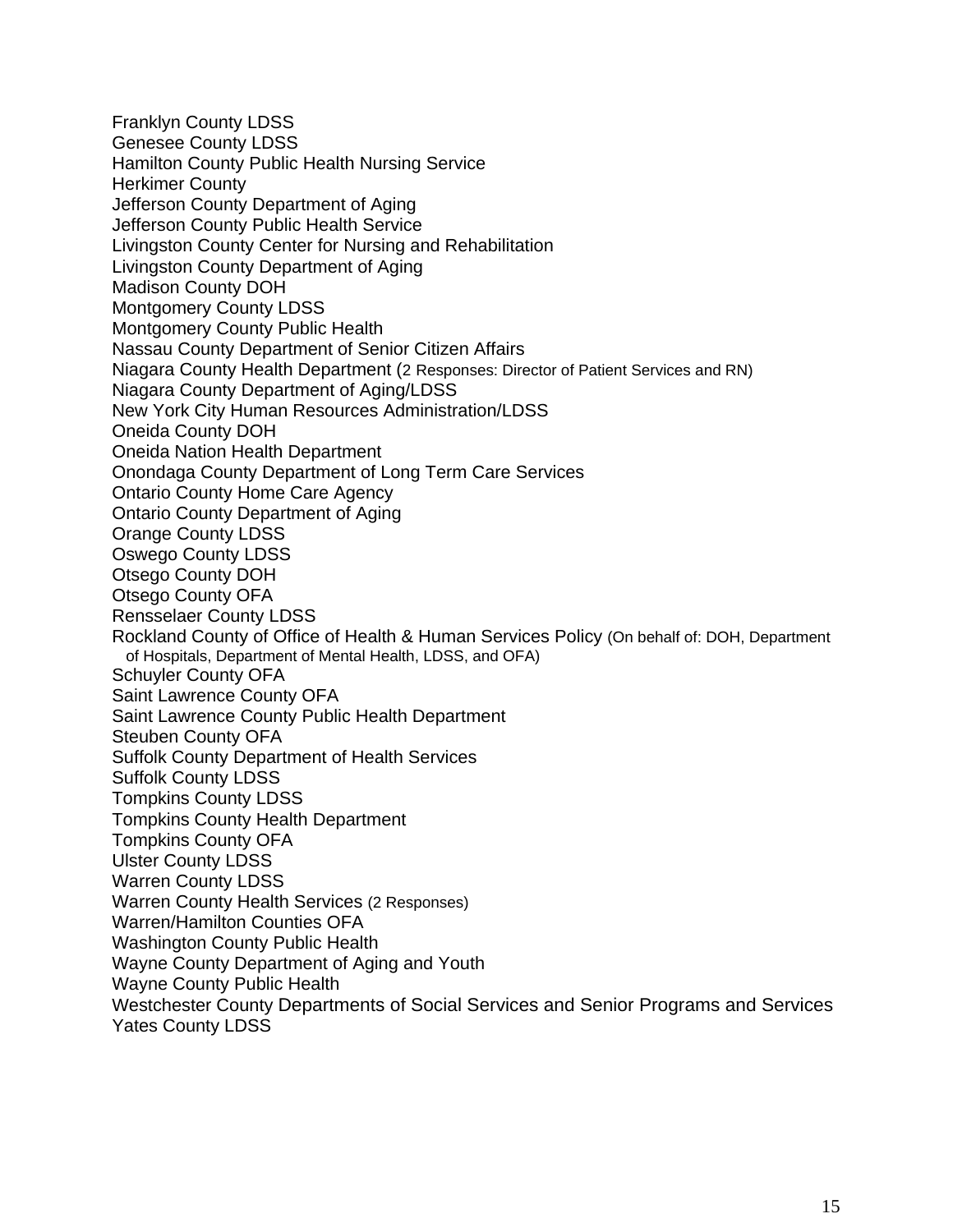#### **New York State Government (8 Responses)**

Commission on Health Care Facilities in 21st Century

NYS Commission on Quality of Care and Advocacy

NYS Department of Health, Office of Medicaid Management–Division of Program Guidance (Community Nursing Services Consultant), Office of Public Affairs, and Division of Home and Community Based Care (3 Responses)

NYS Developmental Disabilities Planning Council

NYS Office of Children and Family Services–Commission for the Blind and Visually Handicapped Program

NYS Office of Mental Retardation and Developmental Disabilities

#### **Professional or Provider Associations (12 Responses)**

Council of Senior Centers and Services Empire State Association of Assisted Living Home Care Association of NYS Hospice and Palliative Care Association of NYS Medina Memorial Hospital, LTHHCP NYS Association of Health Care Providers, Inc. NYS Health Facilities Association (NYSHFA) NurseCore NYS CASA Association/CCDSS Park Terrace Care Center (Traumatic Brain Injury Waiver Regional Resource Development Center) Project Home The New York Association for Homes and Services for the Aging (NYAHSA)

#### **Service Providers (87 Responses)**

Association for Vision Rehabilitation and Employment, Inc. (A.V.R.E.) At Home Care, Inc. A & T HealthCare, LLC–Home Health Care, Case Management Resource Group Barton's Adult Home Brain Injury Counseling Resources Bristol Village Catskill Regional Medical Center Cerebral Palsy of the North Country (2 Responses) Changing Places, Limited Liability Corporation (RN response) Chemung County Nursing Facility (2 Responses) Center for Nursing and Rehabilitation (CNR) Healthcare Network CNR Long Term Home Health Care Program Community Programs Center of Long Island Consulting Dietician Coordinated Care Management Corporation Family and Children's Service Home Care Program Finger Lakes Health Flower City Health Care Services Flushing Manor LTHHCP Fort Hudson Health System Good Samaritan LTHHCP Guild Home for Aged Blind Hamaspik Services of Rockland County, Inc.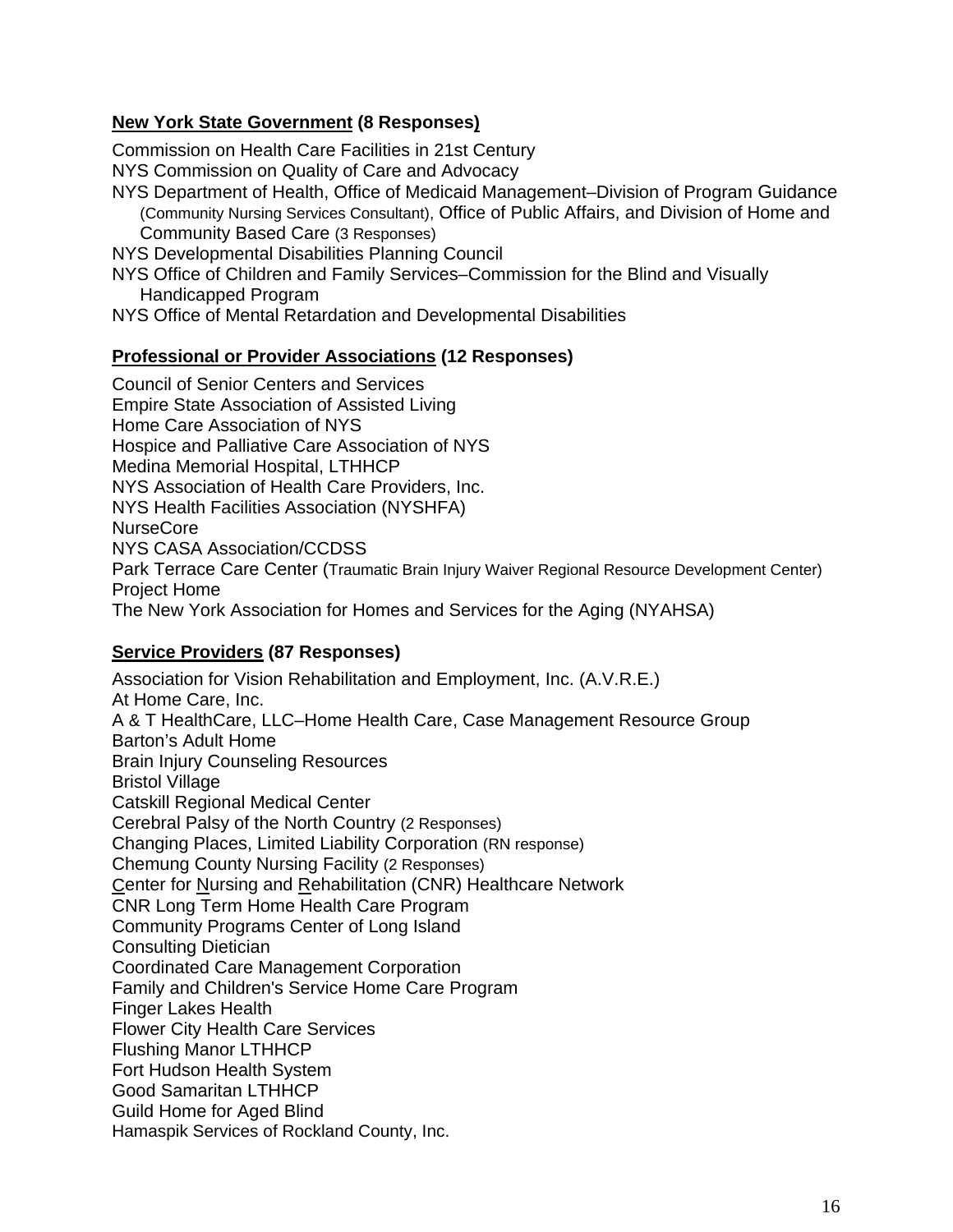Headway of Western New York Healthcare Associate Healthcare Association of New York State (HANYS) Home First Indian River Rehab & Health Care Individual Geriatric Care Manager (Self-Employed) Ira Davenport Memorial Skilled Nursing Facility (SNF) Isabella Long Term Home Health Jewish Home and Hospital Lifecare System Lifespan Little Sisters of the Assumption Family health Service Livingston County Home Health Agency Lutheran Home and Rehabilitation Center Madison County Office for the Aging, Inc Martin and Katherine Luther Skilled Nursing Facility Maximus, Inc. Mercy Haven Metropolitan Council on Jewish Poverty Metropolitan Jewish Health System Montefiore Medical Center Home Health Agency Mount View Health facility Mountainside Residential Care Center New York County Health Services Review Organization North Country Center for Independence North Country Home Services Northeast Center for Special Care NurseCore Ontario County Health Facility Our Lady of Consolation Parker Jewish Institute Pathways, Inc. Personal Touch Home Care Project OHR, Inc. Resource Center for Accessible Living RegionCare Nursing River Hospital South Nassau Communities Hospital Saint Francis Hospital Certified Home Health Services Saratoga Care Nursing Home Schofield Residence Schuyler Ridge Senior Network Health Sibley Nursing Personnel Service, Inc. Sick Kids (Need) Involved People, Inc. (S.K.I.P. of New York) Southern Adirondack Independent Living Center Southern Tier Independence Center Saint Camillus Health and Rehabilitation Center Saint Josephs Hospital Nursing Home Saint Josephs Medical Center, Long Term Home Health Care Program Saint Mary's Healthcare System for Children